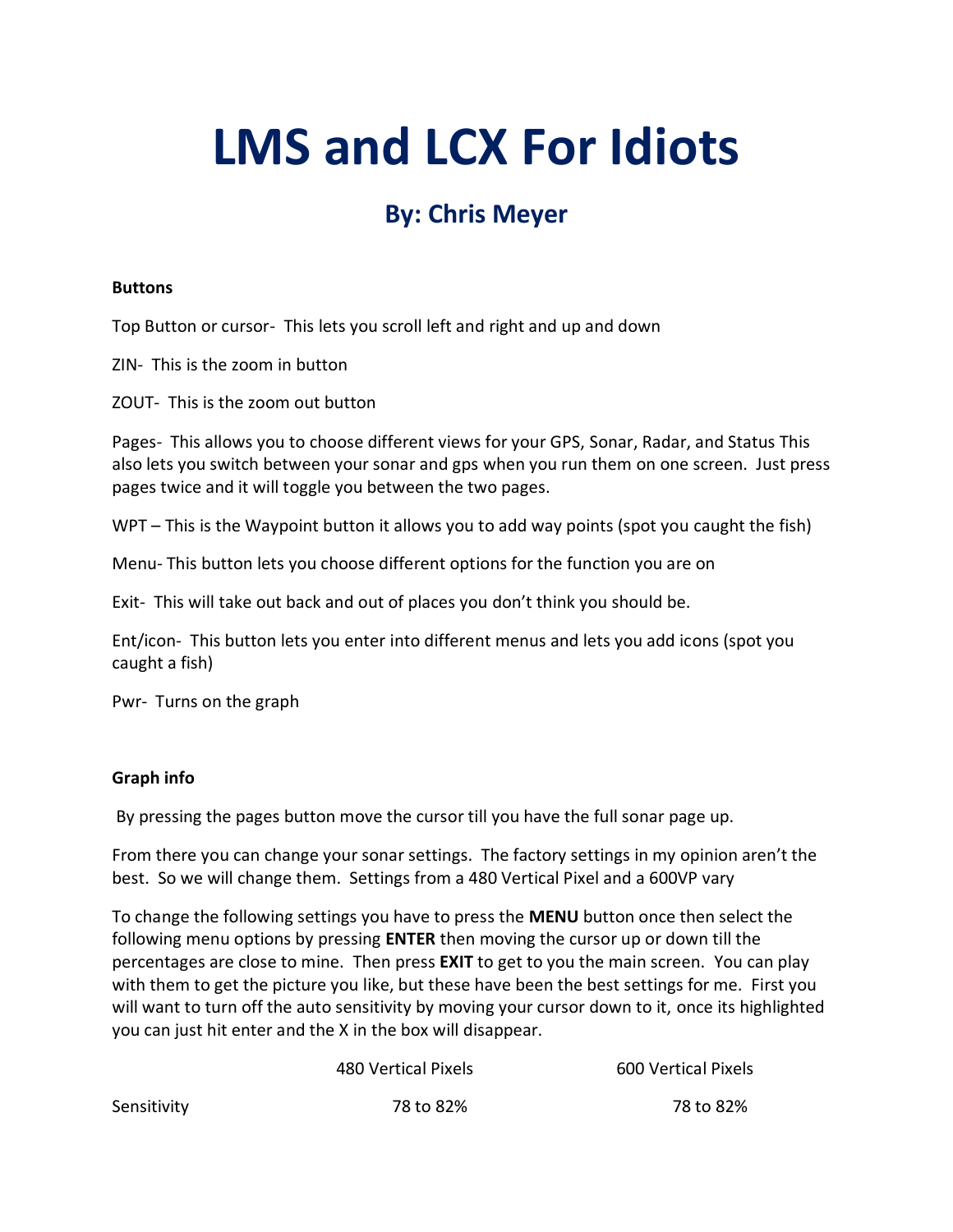| Colorline   | 74 to 78% | 70 to 74% |
|-------------|-----------|-----------|
| Chart Speed | 100%      | 100%      |
| Ping Speed  | 100%      | 100%      |

Once you have these set you shouldn't have to change them again. Now there are a few options in the SONAR FEATURES menu that are pretty nice. To access them press the **MENU** button once scroll down to the SONAR FEATURES menu and press enter. To access the features scroll over them till they are highlighted then press **ENTER** this will get you into the options. To get out of them press **EXIT**

Noise Rejection- if you are running two transducers and you are getting interference changes this setting to med or high. This will help alleviate the vertical lines you get via interference

Sonar Background- This will allow you have varied back rounds. I like the BOTTOM COLOR TRACKING for seeing fish in the weeds.

#### **GPS**

Map Cards. If you buy a LakeMaster card you don't need to do anything, Now if you have a Navionics card or a hard drive the following will apply…….

If you have a navionics card you must select the area you want to view, or if you have a hard drive model the following will also apply. You need to be on the GPS page and press **MENU**  then go down to map data. From there you need to go over to the map choice area and highlight the navionics map choice and select your area. If you have a hard drive model you must first select navionics as your map choice then select your area. You can also access your built in mapping on this page, nautical path, Inland Lakes, ect….

### **Waypoints (spot where you caught the fish)**

Hit **WPT** twice and that will mark the spot you are currently at. You can do this in either the GPS or Graph page

If you have a Waypoint from a buddy you can hit **WPT** once then move your cursor over to new, hit **ENTER** once. Then go to where is says entered position press **ENTER**. Once you are in this screen highlight the Latitude and Longitude (you can only do one at a time) hit **ENTER** then scroll over and highlight the first number, arrow up or down until you have got the correct number scroll over to the next and repeat that step. Once you have entered all the numbers hit **ENTER** then do the next set of numbers the same way hitting **ENTER** when you are done. Then finish it by hitting **EXIT**.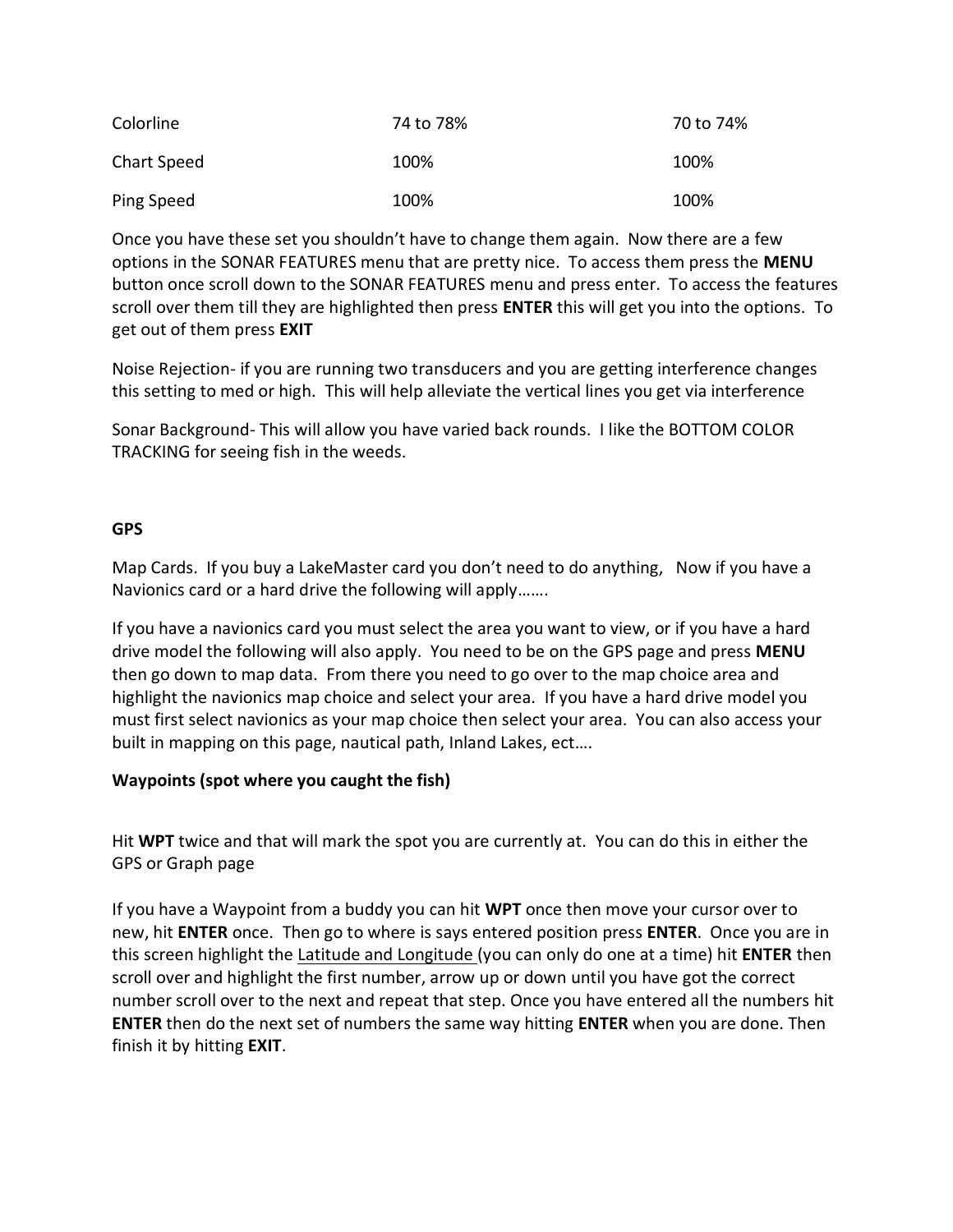To enter a Waypoint using your cursor all you have to do is move your crosshairs to the spot you want and hit **WPT** twice.

#### **Editing Waypoints**

Move your cursor over the waypoint you want to edit, once it is highlighted hit **WPT.** Then all you have to do is select the function you want by hitting **ENTER**

To Edit Name: Hit **ENTER** Then using the Up and Down arrows scroll through and find the letter you want, to move over to the right push the arrow to the right, and scroll up and down to correct letter. Hit **EXIT** when you are done.

Edit Symbol: Hit **ENTER**, this allows you to change your symbol or "Icon" Once you have selected the one you want hit **EXIT** 

Delete: Hit **ENTER**, then chose yes by hitting the left arrow key then hit **ENTER** 

#### **Adding Icons**

Icons are almost like waypoints only there is no coordinate assigned to them and you can't name or edit them, only delete them.

To add Icons press the **ENTER** button, select the symbol you want then hit **ENTER**.

To Delete Icons you have to be on the GPS page hit **MENU** scroll down to Delete icons and hit **ENTER**. Then select delete from map and hit **ENTER**. Move your cursor over the Icon you want deleted and hit **ENTER**.

#### **Trails**

Hit **MENU** twice. Scroll down to my trails and hit **ENTER**. Now you have a couple options you can do. You can scroll for New Trail, Delete All, and Trail Options. And scroll down for your current trails.

Selecting new trail you can do just what it says start a new trail by hitting **ENTER** 

Delete All does just want is says it will erase all the trails on your plotter screen just by hitting **ENTER** 

Trail Options isn't used a whole lot except for the option of weather your trail flashes or is constant. To change this you just have to scroll to the flash trails box and if you want them to flash hit **ENTER** and the box will have an X in it, if you don't want it to flash hit **ENTER** until the X is gone.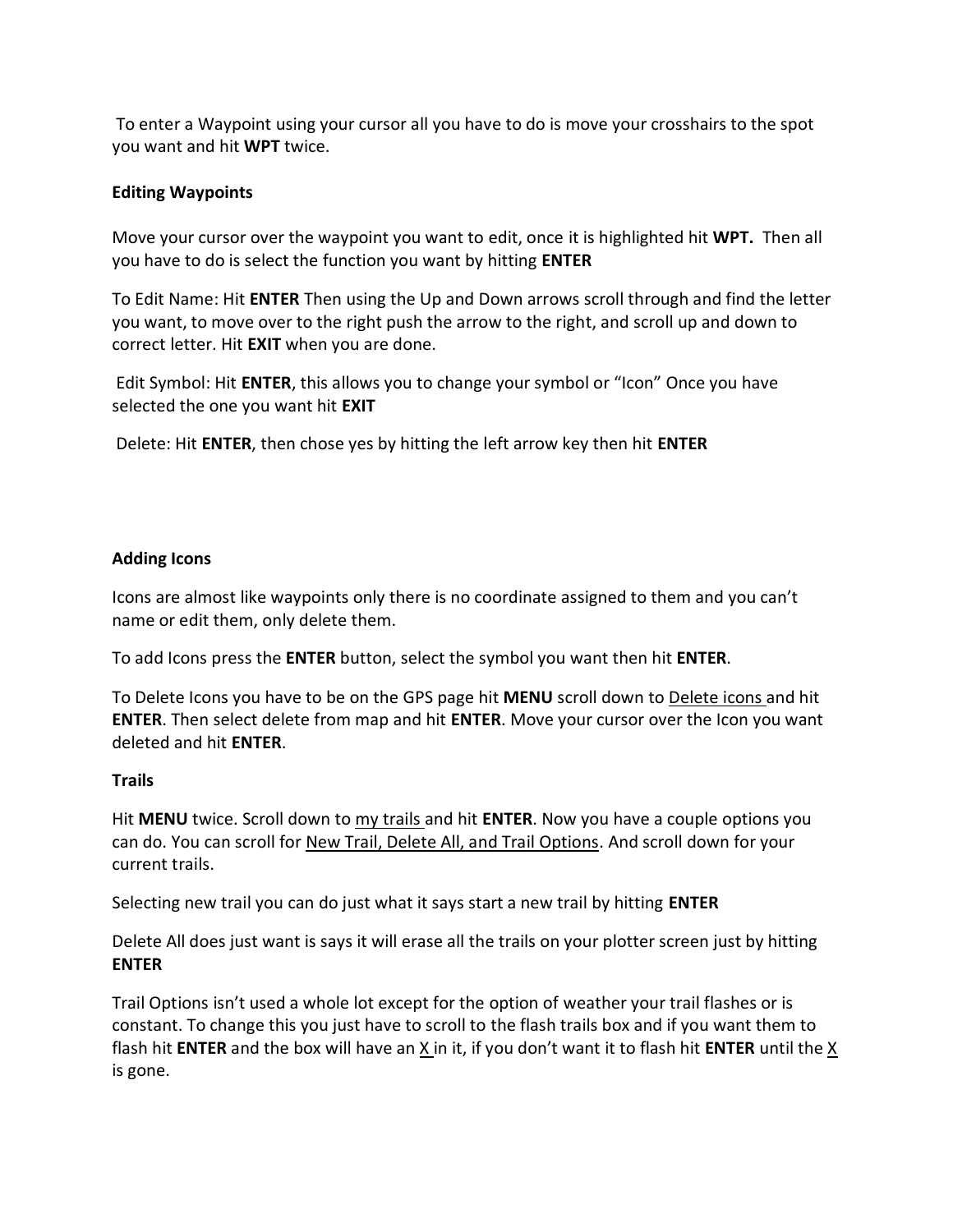If you scroll down to your current trail and hit **ENTER** it will bring up a screen that will allow you to do several things to the current trail.

If you have the trail selected as active it will plot the course you are on and save it on that trail. If you choose it to not be active it will quit marking a trail on your plotter screen.

You can choose whether you want the trail to be visible. If you choose not to have it visible it will still plot the trail as you are moving but you won't be able to see it until you put and X in the box by hitting **ENTER** 

Deleting the Trail is self explanatory

Navigate is a function that is a bit more advanced and doesn't get used a whole lot by the normal GPS user

Trail style will allow you to change the color, and style of the trail. To do this simply select the one you want and hit **ENTER**. To change the current style scroll up or down to change it then hit **ENTER** and then **EXIT** to go the next one you want to change.

## **Navigate** *NOTE this will not account for obstacles that are in the way!!!!!*

There are several options to navigate your way to a waypoint

on the plotter move your cursor to the waypoint you want to go to. Then press **WPT** and go down and select go to. Once you get to your destination you have to hit **MENU** twice, scroll down to cancel navigation then hit ENTER.

There is also the easy mans way **ZOOM OUT** till you see the way point then drive towards it

### **Transfer Data:**

This is very handy if you own a Lowrance GPS, or if a buddy has one and you want to share waypoints. You have to have a **SD memory card** (with enough memory available on it to do this) loaded into the card Slot

Hit **MENU** twice. Scroll down to System setup hit **ENTER** then scroll down to Transfer my data hit **ENTER**, select save if you want to save it and hit **ENTER** then name it and hit **ENTER** or select load if you want to load your saved data and hit **ENTER** then select the file name and hit **ENTER**.

### **Overlay DATA**

This can let you add any info you want to appear on your plotter screen.

Hit **MENU** once, scroll down Overlay Data, hit **ENTER** once. Then a menu will pop up with a bunch of options, to get into them highlight them and hit **ENTER**, there will be more info that pops up, if you want that added on your plotter screen put a check mark in the box by pressing **ENTER**. If you want more keep scrolling down and repeat.